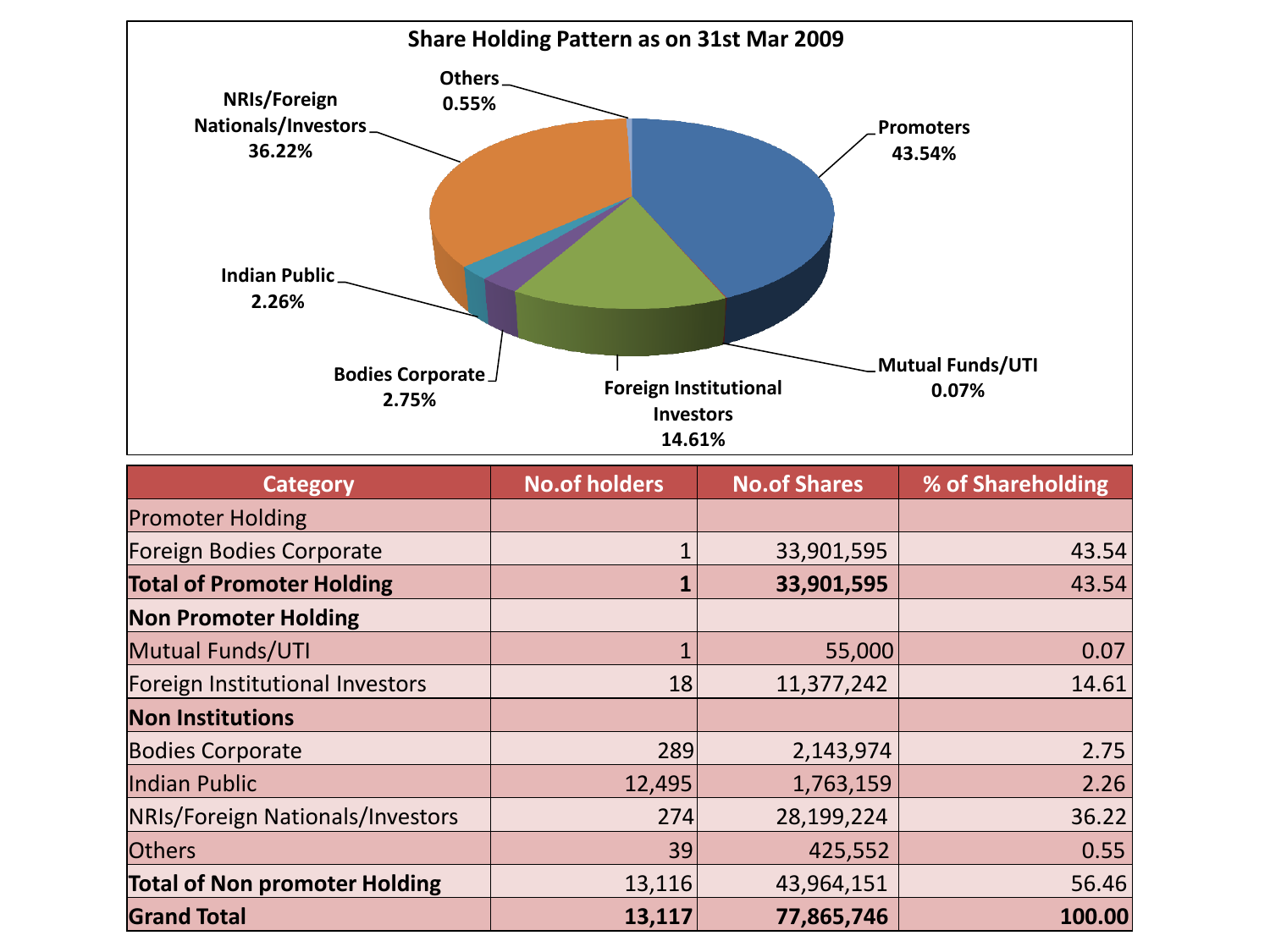|                 | (I) (a) Statement showing Shareholding Pattern         |                     |             |               |                                |                         |               |                             |
|-----------------|--------------------------------------------------------|---------------------|-------------|---------------|--------------------------------|-------------------------|---------------|-----------------------------|
|                 |                                                        |                     |             |               |                                |                         |               |                             |
|                 | Name of the Company: Redington (India) Limited         |                     |             |               |                                |                         |               |                             |
|                 | Scrip Code (BSE): 532805 :: Symbol (NSE):REDINGTON     |                     |             |               | Quarter Ended: March 31, 2009  |                         |               |                             |
|                 |                                                        |                     |             |               |                                |                         |               |                             |
|                 |                                                        |                     |             | No. of Shares | <b>Total Shareholding as a</b> |                         |               |                             |
| Category        | <b>Category of Shareholder</b>                         | Number of           | Total No.   | held in Demat | percentge of total number      |                         |               | Shares pledged or           |
| Code            |                                                        | <b>Shareholders</b> | of Shares   | Form          | of shares                      |                         |               | otherwise encumbered        |
|                 |                                                        |                     |             |               | As a percent-                  | As a                    |               |                             |
|                 |                                                        |                     |             |               | age of                         | percentage of Number of |               | As a percentage<br>$(IX) =$ |
| (1)             | (II)                                                   | (III)               | (IV)        | (V)           | $(A + B)$                      | $(A+B+C)$               | <b>Shares</b> | (VIII)/(IV)*100             |
|                 |                                                        |                     |             |               | (VI)                           | (VII)                   | (VIII)        |                             |
|                 |                                                        |                     |             |               |                                |                         |               |                             |
| (A)             | Shareholding of Promoter and                           |                     |             |               |                                |                         |               |                             |
|                 | <b>Promoter Group</b>                                  |                     |             |               |                                |                         |               |                             |
| 1               | Indian                                                 |                     |             |               |                                |                         |               |                             |
| (a)             | Individuals / Hindu Undivided Family                   | $\mathbf 0$         | $\mathbf 0$ | 0             | 0.00                           | 0.00                    | 0.00          | 0.00                        |
| (b)             | Central government/ State Government                   | $\mathbf 0$         | $\mathbf 0$ | $\mathbf 0$   | 0.00                           | 0.00                    | 0.00          | 0.00                        |
| (c)             | <b>Bodies Corporate</b>                                | $\overline{0}$      | $\mathbf 0$ | $\mathbf 0$   | 0.00                           | 0.00                    | 0.00          | 0.00                        |
| (d)             | <b>Financial Institutions/Banks</b>                    | $\mathbf 0$         | $\mathbf 0$ | $\mathbf 0$   | 0.00                           | 0.00                    | 0.00          | 0.00                        |
| (e)             | Any Other (specify)                                    | $\mathbf 0$         | $\mathbf 0$ | $\mathbf 0$   | 0.00                           | 0.00                    | 0.00          | 0.00                        |
|                 |                                                        |                     |             |               |                                |                         |               |                             |
|                 | Sub-Total (A) (1)                                      | 0                   | 0           | 0             | 0.00                           | 0.00                    | 0.00          | 0.00                        |
|                 |                                                        |                     |             |               |                                |                         |               |                             |
| 2               | Foreign                                                |                     |             |               |                                |                         |               |                             |
| (a)             | Individuals (Non resident individuals/foreign individu | $\mathbf 0$         | $\Omega$    | $\mathbf 0$   | 0.00                           | 0.00                    | 0.00          | 0.00                        |
| (b)             | <b>Bodies Corporate</b>                                | $\mathbf{1}$        | 33,901,595  | 33,901,595    | 43.54                          | 43.54                   | 0.00          | 0.00                        |
| (c)             | Institutions                                           | $\mathbf 0$         | 0           | 0             | 0.00                           | 0.00                    | 0.00          | 0.00                        |
| (d)             | Any Other (Specify)                                    | $\mathbf 0$         | $\Omega$    | $\mathbf 0$   | 0.00                           | 0.00                    | 0.00          | 0.00                        |
|                 |                                                        |                     |             |               |                                |                         |               |                             |
|                 | Sub-Total (A) (2)                                      |                     | 33,901,595  | 33,901,595    | 43.54                          | 43.54                   | 0.00          | 0.00                        |
|                 |                                                        |                     |             |               |                                |                         |               |                             |
|                 | <b>Total Shareholding of Promoter</b>                  |                     |             |               |                                |                         |               |                             |
|                 | and Promoter Group $(A)=(A) (1) + (A) (2)$             | 1                   | 33,901,595  | 33,901,595    | 43.54                          | 43.54                   | 0.00          | 0.00                        |
|                 |                                                        |                     |             |               |                                |                         |               |                             |
|                 |                                                        |                     |             |               |                                |                         |               |                             |
| (B)             | <b>Public Shareholding</b>                             |                     |             |               |                                |                         |               |                             |
| (1)             | <b>Institutions</b>                                    |                     |             |               |                                |                         |               |                             |
|                 | Mutual Funds/ UTI                                      |                     |             | 55,000        | 0.07                           | 0.07                    |               |                             |
| (a)             |                                                        | $\mathbf{1}$        | 55,000      |               |                                |                         | N.A           | N.A                         |
| (b)             | Financial Institutions / Banks                         | $\mathbf 0$         | 0           | 0             | 0.00                           | 0.00                    | N.A           | N.A                         |
| (c)             | Central Government/ State Government                   | $\mathbf 0$         | $\mathbf 0$ | $\mathbf 0$   | 0.00                           | 0.00                    | N.A           | N.A                         |
| (d)             | Venture Capital Funds                                  | $\mathbf 0$         | 0           | 0             | 0.00                           | 0.00                    | N.A           | N.A                         |
| (e)             | <b>Insurance Companies</b>                             | $\mathbf 0$         | $\mathbf 0$ | 0             | 0.00                           | 0.00                    | N.A           | N.A                         |
| (f)             | Foreign Institutional Investors                        | 18                  | 11,377,242  | 11,377,242    | 14.61                          | 14.61                   | N.A           | N.A                         |
| $\overline{g})$ | Foreign Venture Capital Investors                      | 0                   | 0           | 0             | 0.00                           | 0.00                    | N.A           | N.A                         |
| (h)             | Any Other (Specify)                                    | $\mathbf 0$         | $\mathbf 0$ | $\mathbf 0$   | 0.00                           | 0.00                    | N.A           | N.A                         |
|                 |                                                        |                     |             |               |                                |                         |               |                             |
|                 | Sub-Total (B)(1)                                       | 19                  | 11,432,242  | 11,432,242    | 14.68                          | 14.68                   | N.A           | N.A                         |
|                 |                                                        |                     |             |               |                                |                         |               |                             |
| (2)             | <b>Non Institutions</b>                                |                     |             |               |                                |                         |               |                             |
| (a)             | <b>Bodies Corporate</b>                                | 289                 | 2,143,974   | 2,143,974     | 2.75                           | 2.75                    | N.A           | N.A                         |
| (b)             | Individuals Holding nominal share capital              |                     |             |               |                                |                         |               |                             |
|                 | i. upto Rs. 1 Lakh                                     | 11957               | 1,532,687   | 1,404,743     | 1.97                           | 1.97                    | N.A           | N.A                         |
|                 | ii. In excess of Rs. 1 Lakh                            | 10                  | 156,732     | 136,722       | 0.20                           | 0.20                    | N.A           | N.A                         |
|                 |                                                        |                     |             |               |                                |                         |               |                             |
| c)              | Any Other :-                                           |                     |             |               |                                |                         |               |                             |
|                 | <b>Clearing Member</b>                                 | 29                  | 3,657       | 3,657         | 0.00                           | 0.00                    | N.A           | N.A                         |
|                 | Directors and their relatives                          | $\overline{c}$      | 357,028     | 185,482       | 0.46                           | 0.46                    | N.A           | N.A                         |
|                 | <b>Escrow Account</b>                                  | $\overline{1}$      | 268         | 268           | 0.00                           | 0.00                    | N.A           | N.A                         |
|                 | Foreign Corporate Bodies                               | $\overline{c}$      | 27,775,277  | 5,737,089     | 35.67                          | 35.67                   | N.A           | N.A                         |
|                 | Hindu Undivided Families                               | 528                 | 73,740      | 73,740        | 0.09                           | 0.09                    | N.A           | N.A                         |
|                 | Non resident Indian                                    | 269                 | 415,447     | 214,211       | 0.53                           | 0.53                    | N.A           | N.A                         |
|                 | Trust                                                  | 7                   | 64,599      | 29,885        | 0.08                           | 0.08                    | N.A           | N.A                         |
|                 | Foreign Nationals                                      | 3                   | 8,500       |               | 0.01                           | 0.01                    | N.A           | N.A                         |
|                 |                                                        |                     |             |               |                                |                         |               |                             |
|                 | Sub-Total (B)(2)                                       | 13097               | 32,531,909  | 9,929,771     | 41.78                          | 41.78                   | N.A           | N.A                         |
|                 |                                                        |                     |             |               |                                |                         |               |                             |
|                 | Total Public Shareholding (B)=(B)(1)+(B)(2)            | 13116               | 43,964,151  | 21,362,013    | 56.46                          | 56.46                   | N.A           | N.A                         |
|                 |                                                        |                     |             |               |                                |                         |               |                             |
|                 |                                                        |                     |             |               |                                | 100                     |               |                             |
|                 | TOTAL $(A)+(B)$                                        | 13117               | 77,865,746  | 55,263,608    | 100                            |                         | N.A           | 0.00                        |
|                 |                                                        |                     |             |               |                                |                         |               |                             |
| (C)             | Shares held by Custodians and against which            | $\mathbf 0$         | 0           | 0             | $\mathbf 0$                    | 0.00                    |               |                             |
|                 | depository receipts have been issued                   |                     |             |               |                                |                         | N.A           | N.A                         |
|                 | Grand Total (A) $+(B) + (C)$                           | 13117               | 77,865,746  | 55,263,608    | 100                            | 100                     |               |                             |
|                 |                                                        |                     |             |               |                                |                         | N.A           | N.A                         |